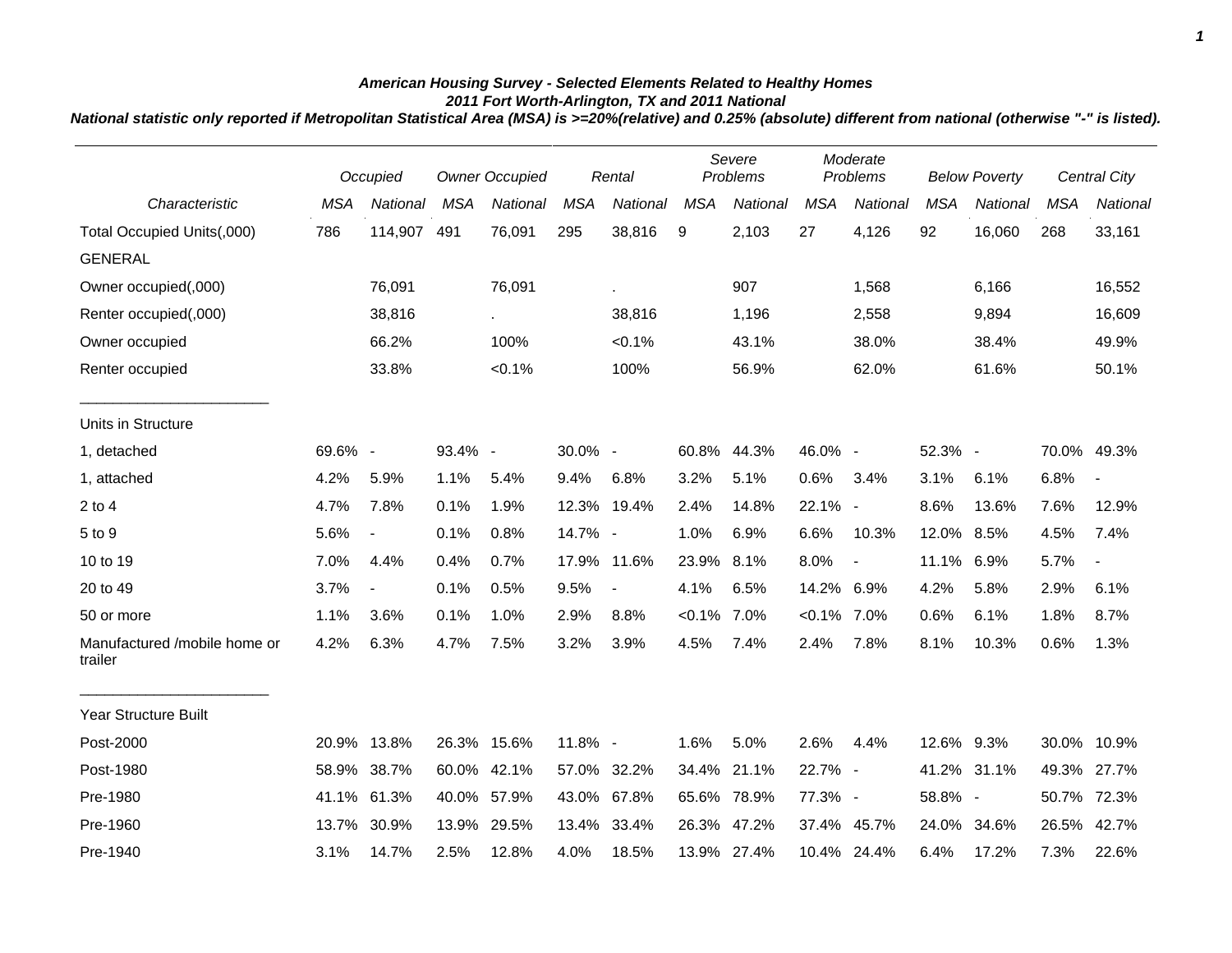|                                                        |         | Occupied                 | <b>Owner Occupied</b> |                          |            | Rental                   |                | Severe<br>Problems | Moderate<br>Problems |                          | <b>Below Poverty</b> |                          | Central City |          |
|--------------------------------------------------------|---------|--------------------------|-----------------------|--------------------------|------------|--------------------------|----------------|--------------------|----------------------|--------------------------|----------------------|--------------------------|--------------|----------|
| Characteristic                                         | MSA     | National                 | MSA                   | National                 | <b>MSA</b> | <b>National</b>          | <b>MSA</b>     | National           | <b>MSA</b>           | National                 | <b>MSA</b>           | National                 | <b>MSA</b>   | National |
| Foundation (for 1-unit not<br>manufactured)            |         |                          |                       |                          |            |                          |                |                    |                      |                          |                      |                          |              |          |
| 1-Unit not manufactured(,000)                          | 580     | 80,505                   | 464                   | 66,752                   | 116        | 13,753                   | 6              | 1,040              | 13                   | 1,772                    | 51                   | 7,844                    | 206          | 18,949   |
| With a basement under all of<br>house                  | 0.1%    | 32.7%                    | 0.1%                  | 34.4%                    |            | $< 0.1\%$ 24.0%          |                | $< 0.1\%$ 32.2%    |                      | $< 0.1\%$ 22.1%          | $< 0.1\%$            | 27.3%                    | 0.1%         | 31.9%    |
| With a basement under part of<br>house                 | 0.5%    | 10.6%                    | 0.6%                  | 11.3%                    | 0.1%       | 7.2%                     | $< 0.1\%$ 7.9% |                    | $< 0.1\%$ 8.7%       |                          | 0.3%                 | 7.3%                     | 1.2%         | 8.1%     |
| With a crawl space                                     | 9.0%    | 22.1%                    | 8.5%                  | 21.4%                    | 11.1%      | 25.3%                    |                | 17.4% 24.1%        | 36.8% -              |                          | 15.3%                | 25.9%                    | 15.3%        | 20.2%    |
| On a concrete slab                                     | 88.4%   | 33.1%                    | 88.8%                 | 31.5%                    | 87.0%      | 41.1%                    | 79.1%          | 29.7%              |                      | 57.5% 23.7%              | 82.2%                | 36.4%                    | 80.6%        | 38.2%    |
| In some other way                                      | 2.0%    | 1.6%                     | 2.1%                  | 1.4%                     | 1.8%       | 2.4%                     | 3.4%           | 6.1%               | 5.7%                 | $\overline{\phantom{a}}$ | 2.2%                 | 3.2%                     | 2.8%         | 1.6%     |
| <b>EXTERIOR</b>                                        |         |                          |                       |                          |            |                          |                |                    |                      |                          |                      |                          |              |          |
| <b>External Building Conditions (non</b><br>multiunit) |         |                          |                       |                          |            |                          |                |                    |                      |                          |                      |                          |              |          |
| Sagging roof                                           | 3.1%    | 2.0%                     | 2.8%                  | 1.8%                     | 4.1%       | 2.9%                     | 5.1%           | 9.0%               | 14.3%                | 11.4%                    | 2.8%                 | 3.8%                     | 3.2%         | 2.4%     |
| Missing roofing material                               | 3.7%    | $\overline{\phantom{a}}$ | 3.4%                  | $\blacksquare$           | 4.6%       | $\overline{\phantom{a}}$ | 32.3%          | 9.9%               | 7.5%                 | 14.3%                    | 3.1%                 | 5.8%                     | 2.8%         | 3.8%     |
| Hole in roof                                           | 1.2%    | 1.5%                     | 1.1%                  |                          | 1.4%       | 2.4%                     | 5.3%           | 7.6%               | 7.3%                 | 11.9%                    | 1.5%                 | 3.4%                     | 1.1%         | 1.9%     |
| Missing bricks, siding, other<br>outside wall material | 2.1%    | 2.5%                     | 1.7%                  | 2.2%                     | 3.3%       | $\overline{\phantom{a}}$ | 5.1%           | 10.7%              | 12.4% -              |                          | 5.0%                 | $\blacksquare$           | 1.8%         | 3.2%     |
| Sloping outside walls                                  | 1.3%    | $\blacksquare$           | 1.0%                  | $\blacksquare$           | 2.5%       | $\blacksquare$           | 11.4%          | 5.9%               | 11.3% 8.4%           |                          | 2.2%                 | $\overline{\phantom{a}}$ | 1.0%         | 1.5%     |
| Boarded up windows                                     | 0.5%    | 1.0%                     | 0.3%                  | 0.9%                     | 1.2%       | 1.6%                     | 8.3%           | 4.5%               | 4.5%                 | 6.1%                     | 1.7%                 | 2.6%                     | 0.6%         | 1.5%     |
| Broken windows                                         | 4.1%    | $\blacksquare$           | 4.1%                  | $\overline{\phantom{a}}$ | 4.1%       | 6.6%                     | 20.8%          | 14.1%              | 17.3% -              |                          | 6.7%                 | 8.6%                     | 3.9%         | 4.8%     |
| Bars on windows                                        | 2.8%    |                          | 2.0%                  | 2.7%                     | 6.0%       | 3.8%                     | $< 0.1\%$ 4.2% |                    | 10.8% 7.5%           |                          | 7.4%                 | 4.8%                     | 6.9%         | 8.9%     |
| Foundation crumbling or has open 7.7%<br>crack or hole |         | 5.4%                     | 8.2%                  | 5.1%                     | 6.0%       |                          |                | 40.0% 15.0%        | 15.6% -              |                          | 3.8%                 | 8.4%                     | 5.9%         |          |
| None of the above                                      | 80.9% - |                          | 81.6% -               |                          | 78.1% -    |                          |                | 45.3% 64.2%        | 56.6% -              |                          | 77.9% -              |                          | 79.5% -      |          |
| None of the above(excluding bars) 83.1% -              |         |                          | 83.2% -               |                          | 83.0% -    |                          |                | 45.3% 66.3%        | 61.0% -              |                          | 83.7% -              |                          | 85.3% -      |          |
| Water Leakage During Last 12<br>Months                 |         |                          |                       |                          |            |                          |                |                    |                      |                          |                      |                          |              |          |

*2*

٠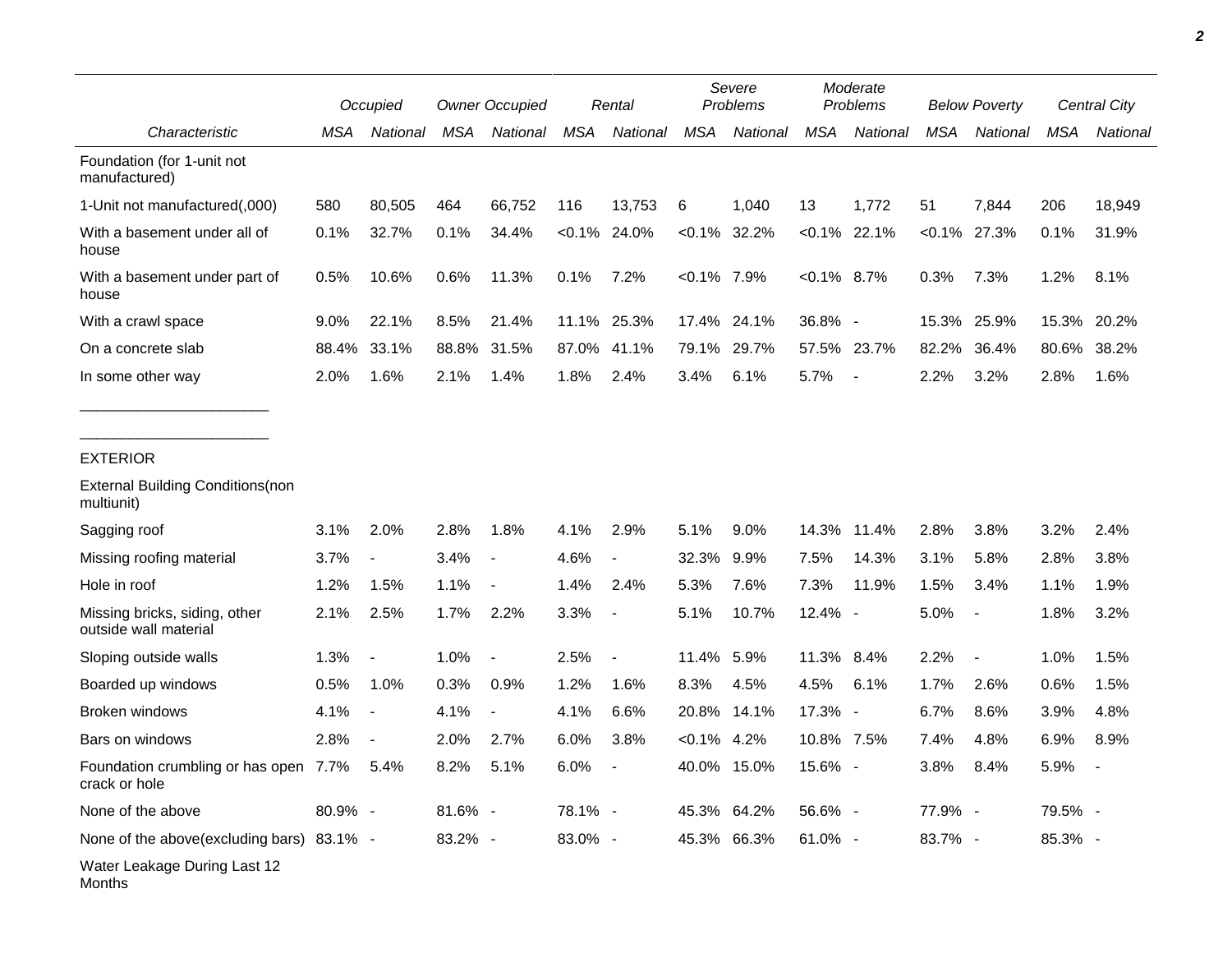|                                         | Occupied  |                          | <b>Owner Occupied</b> |                          |                | Rental                   |                | Severe<br>Problems       |               | Moderate<br>Problems     | <b>Below Poverty</b> |                          | Central City   |                          |
|-----------------------------------------|-----------|--------------------------|-----------------------|--------------------------|----------------|--------------------------|----------------|--------------------------|---------------|--------------------------|----------------------|--------------------------|----------------|--------------------------|
| Characteristic                          | MSA       | National                 | MSA                   | National                 | <b>MSA</b>     | National                 | <b>MSA</b>     | National                 | MSA           | National                 | <b>MSA</b>           | National                 | MSA            | National                 |
| With leakage from outside<br>structure  | 6.5%      | 11.0%                    | 6.3%                  | 11.5%                    | 6.9%           | 9.8%                     |                | 30.4% 17.4%              | $31.1\%$ -    |                          | 7.3%                 | 11.6%                    | 7.8%           | 11.6%                    |
| Roof                                    | 4.6%      | 5.7%                     | 4.8%                  | 6.1%                     | 4.4%           | $\overline{\phantom{a}}$ | 12.2% -        |                          | 19.3% -       |                          | 4.7%                 | 6.5%                     | 6.3%           | $\overline{\phantom{a}}$ |
| <b>Basement leak</b>                    | $< 0.1\%$ | 2.8%                     | $< 0.1\%$             | 3.4%                     | $< 0.1\%$ 1.4% |                          | $< 0.1\%$ 2.5% |                          | $<0.1\%$ 5.1% |                          | $< 0.1\%$            | 1.9%                     | $< 0.1\%$ 2.6% |                          |
| Walls, closed windows, or doors<br>leak | 0.7%      | 2.2%                     | 0.7%                  | 1.8%                     | 0.8%           | 3.0%                     | 1.1%           | 4.7%                     | 4.3%          | 8.9%                     | 0.9%                 | 2.8%                     | 0.9%           | 2.9%                     |
| Other or Unknown exterior Leak          | 1.2%      | $\blacksquare$           | 0.8%                  | 1.1%                     | 1.8%           | 1.3%                     | 18.2% 2.9%     |                          | 9.9%          | 3.3%                     | 2.3%                 | 1.3%                     | 1.0%           | 1.4%                     |
| <b>INTERIOR</b>                         |           |                          |                       |                          |                |                          |                |                          |               |                          |                      |                          |                |                          |
| Damage                                  |           |                          |                       |                          |                |                          |                |                          |               |                          |                      |                          |                |                          |
| Holes in floors                         | 1.1%      | $\blacksquare$           | 1.0%                  | 0.7%                     | 1.4%           | $\blacksquare$           | 25.9% 7.2%     |                          | 5.5%          | 9.9%                     | 1.5%                 | 2.1%                     | 0.7%           | 1.3%                     |
| Open cracks or holes                    | 6.9%      | 5.2%                     | 6.9%                  | 4.2%                     | 6.9%           | $\overline{\phantom{a}}$ | 31.8%          | 18.1%                    | 26.8%         | $\overline{\phantom{a}}$ | 7.5%                 | $\overline{\phantom{a}}$ | 7.7%           |                          |
| Broken plaster or peeling paint         | 1.2%      | 2.1%                     | 0.9%                  | 1.5%                     | 1.8%           | 3.1%                     | 11.0% 8.3%     |                          | 9.4%          | 18.6%                    | 1.9%                 | 3.4%                     | 1.7%           | 3.2%                     |
| Water Leakage During Last 12<br>Months  |           |                          |                       |                          |                |                          |                |                          |               |                          |                      |                          |                |                          |
| With leakage from inside structure      | 8.1%      | $\overline{\phantom{a}}$ | 6.3%                  | $\sim$                   | 11.1% -        |                          | 14.9% -        |                          | 30.6% -       |                          | 15.9%                | 11.0%                    | 8.2%           | 10.0%                    |
| Fixtures backed up or overflowed        | 1.5%      | 1.9%                     | 1.8%                  | $\sim$                   | 0.9%           | 2.3%                     | 2.1%           | 4.9%                     | 1.0%          | 6.6%                     | 0.9%                 | 2.2%                     | 1.5%           | 2.2%                     |
| Pipes leaked                            | 3.5%      | $\overline{\phantom{a}}$ | $3.1\%$               | $\overline{\phantom{a}}$ | 4.1%           | $\overline{a}$           | 9.2%           |                          | 6.6%          | 12.5%                    | 5.9%                 | J.                       | 3.0%           | 4.5%                     |
| Broken water heater                     | 0.7%      | $\overline{\phantom{a}}$ | 0.8%                  | $\overline{\phantom{a}}$ | 0.5%           | 0.8%                     | 4.7%           | 1.4%                     | 0.3%          | 2.0%                     | 0.6%                 | 1.0%                     | 0.7%           | $\overline{\phantom{a}}$ |
| Other or Unknown                        | 2.9%      | $\blacksquare$           | 1.2%                  | 1.8%                     | 5.6%           | 3.6%                     | 2.8%           | $\overline{\phantom{a}}$ | 22.9%         | 6.0%                     | 8.8%                 | 3.0%                     | 3.8%           | 2.9%                     |
|                                         |           |                          |                       |                          |                |                          |                |                          |               |                          |                      |                          |                |                          |
| Rodents                                 |           |                          |                       |                          |                |                          |                |                          |               |                          |                      |                          |                |                          |
| Signs of rats in last 3 mon.            | 1.8%      | 1.0%                     | 2.1%                  | 0.9%                     | 1.4%           | $\overline{\phantom{a}}$ | 0.9%           | 3.3%                     | 6.8%          | 3.6%                     | 3.7%                 | 1.8%                     | 1.1%           | 1.4%                     |
| Signs of mice in last 3 mon.            | 4.8%      | 11.1%                    | 5.2%                  | 11.7%                    | 4.0%           | 10.0%                    |                | 22.7% 17.7%              | 6.1%          | 20.0%                    | 3.4%                 | 12.5%                    | 6.0%           | 9.9%                     |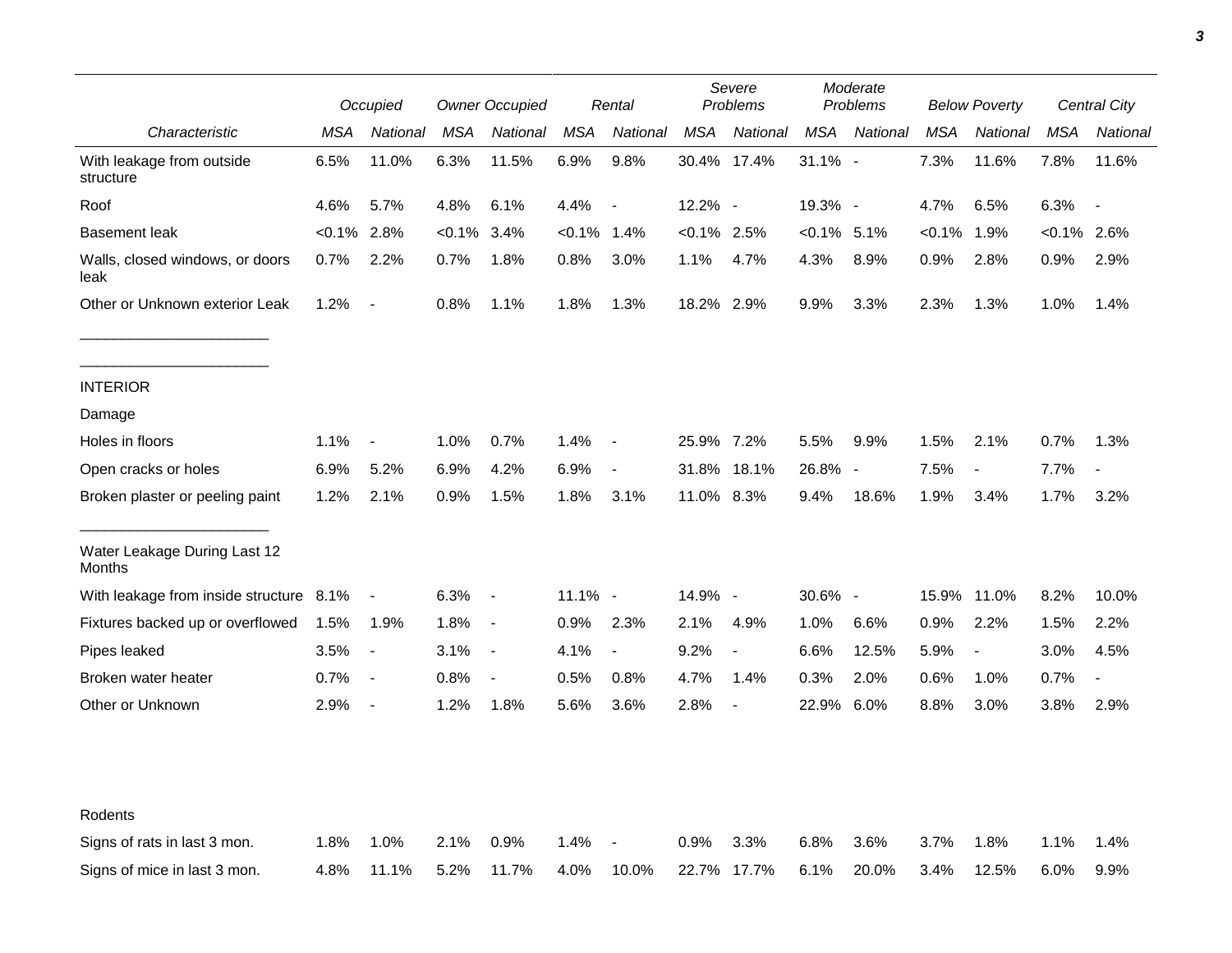|                                                           |            | Occupied                 |            | <b>Owner Occupied</b>    |             | Rental                   |            | Severe<br>Problems |                | Moderate<br>Problems     |                | <b>Below Poverty</b>     |                | Central City |
|-----------------------------------------------------------|------------|--------------------------|------------|--------------------------|-------------|--------------------------|------------|--------------------|----------------|--------------------------|----------------|--------------------------|----------------|--------------|
| Characteristic                                            | <b>MSA</b> | National                 | <b>MSA</b> | National                 | <b>MSA</b>  | National                 | <b>MSA</b> | National           | <b>MSA</b>     | National                 | <b>MSA</b>     | National                 | MSA            | National     |
| Signs of rodents, not sure which<br>kind in last 3 mon.   | 0.8%       | $\overline{\phantom{a}}$ | 0.9%       | 0.5%                     | 0.7%        |                          | 6.2%       | 1.5%               | 1.3%           | 1.6%                     | 1.4%           | 1.0%                     | 0.4%           | 0.7%         |
| Electrical                                                |            |                          |            |                          |             |                          |            |                    |                |                          |                |                          |                |              |
| No electrical wiring                                      | 0.3%       | $\overline{\phantom{a}}$ | 0.4%       | 0.1%                     | $< 0.1\%$ - |                          | $< 0.1\%$  | 3.2%               | $< 0.1\%$ 0.1% |                          | $< 0.1\%$      | 0.3%                     | $< 0.1\%$ 0.1% |              |
| Exposed wiring                                            | 1.1%       | 1.6%                     | 0.5%       | 1.3%                     | 2.0%        | $\overline{\phantom{a}}$ | 22.2%      | 6.2%               | 2.1%           | 3.9%                     | 3.3%           | 2.5%                     | 1.4%           |              |
| Rooms without electric outlets                            | 0.9%       | $\overline{\phantom{a}}$ | 0.8%       | $\overline{\phantom{a}}$ | 1.1%        | $\blacksquare$           | 2.2%       | 6.5%               | 0.6%           | 2.2%                     | 0.4%           | 1.4%                     | 0.2%           | 1.0%         |
| Fuses/breakers blown in last 3<br>mon.                    | 9.1%       | $\overline{\phantom{a}}$ | 10.0% -    |                          | 7.5%        | 9.4%                     | 20.3%      | 14.7%              | 13.4% -        |                          | 9.9%           | $\blacksquare$           | 11.0% -        |              |
| Sanitation                                                |            |                          |            |                          |             |                          |            |                    |                |                          |                |                          |                |              |
| Lacking complete kitchen facilities                       | 1.0%       | 1.7%                     | 0.1%       | 0.6%                     | 2.6%        | 4.0%                     | 1.4%       | 8.4%               | 29.3%          | 44.4%                    | 1.2%           | 3.3%                     | 1.1%           | 2.8%         |
| Lacking some or all plumbing<br>facilities                | 0.5%       | 1.3%                     | 0.1%       | 0.8%                     | 1.2%        | 2.1%                     | 46.4%      | 68.2%              | $< 0.1\%$ 0.0% |                          | 1.2%           | 2.1%                     | 0.5%           | 1.8%         |
| Water not safe to drink                                   | 7.1%       | $\overline{\phantom{a}}$ | 5.8%       | $\overline{\phantom{a}}$ | 9.4%        | 12.3%                    |            | 32.1% 14.7%        | 27.1%          | 14.9%                    | 15.6% -        |                          | 10.2% -        |              |
| Water stoppage in last 3 mon.                             | 3.6%       | $\overline{\phantom{a}}$ | 2.5%       | 3.5%                     | 5.4%        | $\blacksquare$           | 10.3% -    |                    | 8.7%           | $\overline{\phantom{a}}$ | 4.2%           | $\overline{\phantom{a}}$ | 5.5%           | 4.0%         |
| No flush toilets working some time 1.9%<br>in last 3 mon. |            | $\overline{\phantom{a}}$ | 1.1%       | $\overline{\phantom{a}}$ | 3.2%        |                          | 7.3%       | 5.7%               | 13.5% 9.8%     |                          | 2.6%           | 3.4%                     | 1.6%           | 2.5%         |
| With sewage disposal breakdowns 1.1%<br>in last 3 mon.    |            | 1.4%                     | 0.7%       | 1.2%                     | 1.8%        |                          | 2.5%       | 3.7%               | 4.9%           | $\sim$                   | 1.9%           | $\overline{\phantom{a}}$ | 0.9%           | 1.6%         |
| Septic tank, cesspool, chemical<br>toilet                 | 4.9%       | 19.6%                    | 6.3%       | 25.7%                    | 2.7%        | 7.5%                     | 8.3%       | 15.6%              | 4.8%           | 16.1%                    | 3.0%           | 14.7%                    | 0.4%           | 1.3%         |
| With septic tank or cesspool<br>breakdowns in last 3 mon. | 0.3%       | $\blacksquare$           | 0.1%       | 0.3%                     | 0.7%        | 0.2%                     | $< 0.1\%$  | 0.8%               | $< 0.1\%$ 0.8% |                          | $< 0.1\%$ 0.4% |                          | $< 0.1\%$ -    |              |

## HEATING/FUEL

Main Heating Equipment

| Warm-air furnace          | 81.1% 64.1% 82.2% -            | 79.3% 56.7% 73.6% 47.8% 40.5% - |  | 72.1% 57.3% 79.8% 62.8%                                                         |  |
|---------------------------|--------------------------------|---------------------------------|--|---------------------------------------------------------------------------------|--|
| Steam or hot water system | $< 0.1\%$ 11.0% $< 0.1\%$ 9.7% |                                 |  | $\{0.1\%$ 13.5% < $0.1\%$ 18.6% < $0.1\%$ 14.0% < $0.1\%$ 10.9% < $0.1\%$ 15.6% |  |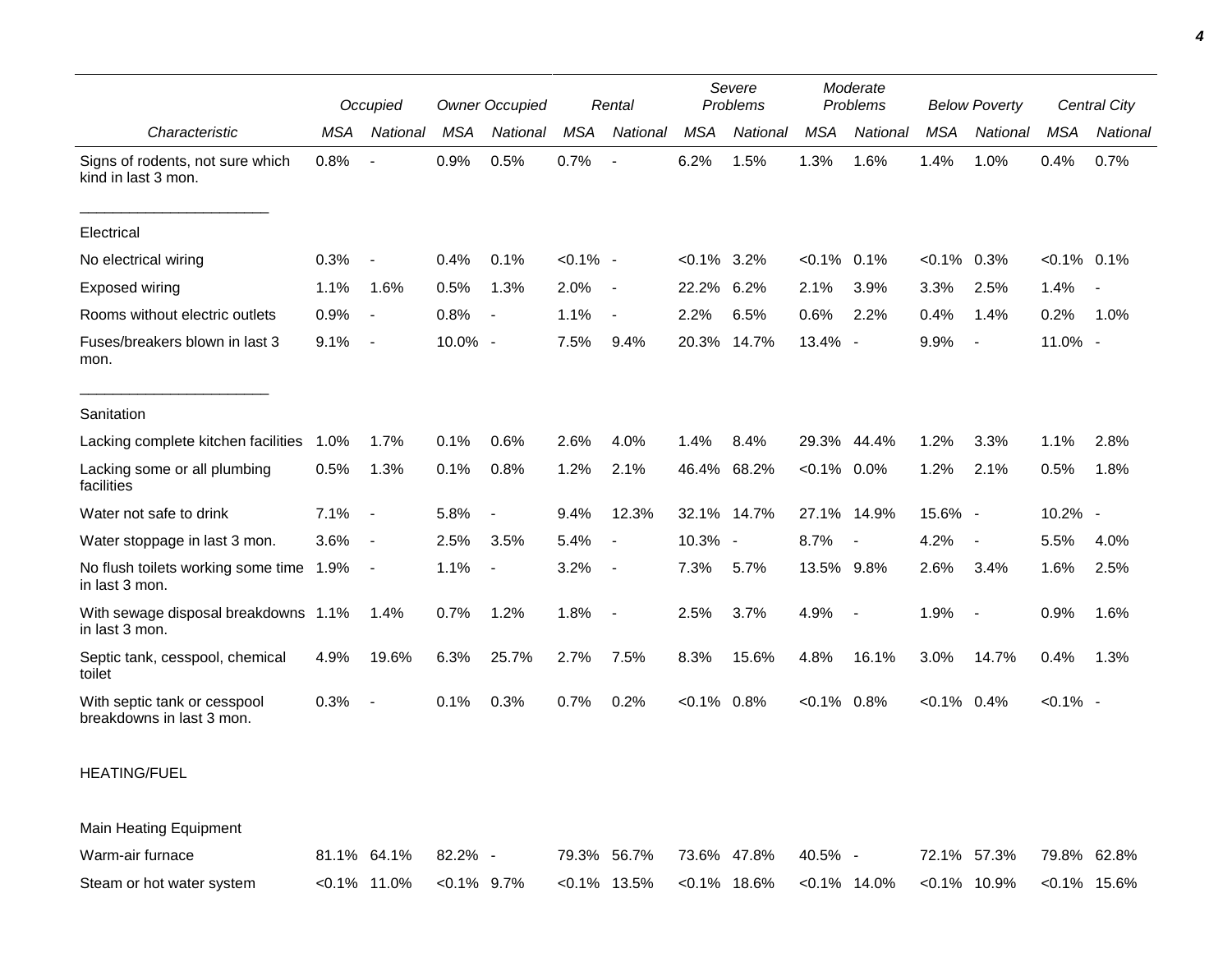|                                                         |                | Occupied                 | <b>Owner Occupied</b> |                          |                | Severe<br>Problems<br>Rental |                |                     |                | Moderate<br>Problems     |                | <b>Below Poverty</b>     |                | Central City             |
|---------------------------------------------------------|----------------|--------------------------|-----------------------|--------------------------|----------------|------------------------------|----------------|---------------------|----------------|--------------------------|----------------|--------------------------|----------------|--------------------------|
| Characteristic                                          | MSA            | National                 | <b>MSA</b>            | National                 | <b>MSA</b>     | National                     | <b>MSA</b>     | National            | <b>MSA</b>     | National                 | <b>MSA</b>     | National                 | <b>MSA</b>     | National                 |
| Electric heat pump                                      | 12.4% -        |                          | 13.1% -               |                          | 11.2% -        |                              | 9.6%           | 7.1%                | 12.5% 4.8%     |                          | 10.3% -        |                          | 7.1%           | $\overline{\phantom{a}}$ |
| Built-in electric units                                 | 0.3%           | 4.2%                     | 0.1%                  | 2.6%                     | 0.6%           | 7.4%                         | $< 0.1\%$      | 5.2%                | $< 0.1\%$      | 5.6%                     | $< 0.1\%$ 5.9% |                          | 0.9%           | 3.9%                     |
| Floor, wall, or other built-in hot air<br>without ducts | 1.6%           | 3.9%                     | 1.2%                  | 2.4%                     | 2.1%           | 6.9%                         | 1.9%           | 7.0%                | $< 0.1\%$ 5.6% |                          | 5.8%           | $\overline{\phantom{a}}$ | 3.3%           | 5.2%                     |
| Room heaters with flue                                  | 0.3%           | 0.8%                     | 0.2%                  | 0.7%                     | 0.5%           | 1.0%                         | 4.8%           | 1.1%                | $< 0.1\%$ 1.1% |                          | 1.0%           | 1.4%                     | 0.4%           | $\blacksquare$           |
| Room heaters without flue                               | 1.6%           | 1.0%                     | 0.9%                  |                          | 2.7%           | 1.2%                         | 2.9%           |                     |                | 44.7% 25.2%              | 3.9%           | 2.2%                     | 3.5%           | 0.7%                     |
| Portable electric heaters                               | 2.3%           | 1.2%                     | 1.6%                  | 0.9%                     | 3.3%           | 1.8%                         | 6.3%           | 3.9%                | 1.7%           | $\overline{\phantom{a}}$ | 5.7%           | 3.0%                     | 4.5%           | 1.4%                     |
| <b>Stoves</b>                                           | 0.1%           | 0.9%                     | 0.2%                  | 1.2%                     | $< 0.1\%$ 0.5% |                              | $< 0.1\%$      | 4.0%                | $< 0.1\%$ 1.0% |                          | 0.2%           | 1.2%                     | $< 0.1\%$ 0.1% |                          |
| Fireplace with inserts                                  | 0.1%           | $\blacksquare$           | 0.1%                  | $\overline{\phantom{a}}$ | $< 0.1\%$ -    |                              | $< 0.1\%$ 0.1% |                     | $< 0.1\%$ 0.1% |                          | $< 0.1\%$      | 0.1%                     | $< 0.1\%$ -    |                          |
| Fireplace without inserts                               | 0.1%           | $\overline{\phantom{a}}$ | 0.1%                  | $\overline{\phantom{a}}$ |                | $< 0.1\% < 0.1\%$            | $< 0.1\%$ 0.2% |                     | $< 0.1\%$ 0.1% |                          | $< 0.1\%$      | 0.1%                     |                | $< 0.1\%$ $< 0.1\%$      |
| Other                                                   | 0.1%           | 0.3%                     | $< 0.1\%$ -           |                          | 0.1%           | 0.4%                         | $< 0.1\%$ 1.1% |                     | 0.5%           | $\blacksquare$           | 0.4%           | 0.7%                     | 0.1%           | 0.3%                     |
| No heating equipment                                    | 0.1%           | 0.4%                     | 0.1%                  | $\sim$                   | 0.1%           | 0.7%                         | 0.9%           | $\blacksquare$      | $< 0.1\%$      | 0.7%                     | 0.4%           | $\blacksquare$           | 0.1%           | 0.7%                     |
| Cooking stove                                           | 0.1%           | $\blacksquare$           | 0.1%                  | $\sim$                   | 0.1%           | $\blacksquare$               | $< 0.1\%$ 0.2% |                     | $< 0.1\%$ 0.3% |                          | 0.3%           | $\overline{\phantom{a}}$ | 0.2%           | $\sim$                   |
| <b>Water Heating Fuel</b>                               |                |                          |                       |                          |                |                              |                |                     |                |                          |                |                          |                |                          |
| Electricity                                             |                | 60.8% 41.3%              | 50.5% 39.0%           |                          |                | 78.0% 45.7%                  |                | 70.8% 38.7%         | 48.5% -        |                          | 60.4%          | 46.9%                    |                | 50.2% 31.9%              |
| Gas, LP/bottled gas                                     | 39.0%          | 54.3%                    | 49.5% -               |                          |                | 21.4% 49.7%                  | 29.2% 53.8%    |                     | 51.5% -        |                          | 37.8%          | 49.2%                    |                | 49.8% 62.8%              |
| Fuel oil                                                | $< 0.1\%$ 4.1% |                          | $< 0.1\%$ 4.0%        |                          | $< 0.1\%$ 4.3% |                              | $< 0.1\%$ 6.5% |                     | $< 0.1\%$ 5.1% |                          | $< 0.1\%$ 3.6% |                          | $< 0.1\%$ 5.0% |                          |
| Kerosene or other liquid fuel                           | $< 0.1\%$ -    |                          | $< 0.1\%$ -           |                          | $< 0.1\%$ -    |                              |                | $< 0.1\%$ $< 0.1\%$ | $< 0.1\%$ 0.1% |                          | $< 0.1\%$ -    |                          | $< 0.1\%$ -    |                          |
| Other                                                   | 0.2%           | $\overline{\phantom{a}}$ | $< 0.1\%$ 0.4%        |                          | 0.6%           | 0.2%                         | $< 0.1\%$      | 1.0%                | $< 0.1\%$      | 0.5%                     | 1.8%           | 0.3%                     | $< 0.1\%$ 0.2% |                          |
| Clothes Dryer(,000)                                     | 659            | 93,052                   | 475                   | 72,397                   | 184            | 20,655                       | 6              | 1,139               | 14             | 2,344                    | 58             | 9,825                    | 211            | 21,908                   |
| Have Clothes Dryer                                      | 83.8% -        |                          | 96.7% -               |                          | 62.3% -        |                              | 67.7% -        |                     | 50.1% -        |                          | 62.7% -        |                          | 78.7% -        |                          |
| Electricity                                             | 94.3% -        |                          | 92.9% -               |                          | 98.0% -        |                              | 93.0% -        |                     | 96.1% -        |                          | 90.7% -        |                          | 94.0%          | 74.3%                    |
| Gas, LP gas (liquid propane)                            | 5.7%           | 21.8%                    | 7.1%                  | 23.5%                    | 1.9%           | 15.8%                        | 7.0%           | 21.0%               | 3.9%           | 17.5%                    | 9.3%           | 17.8%                    | 5.9%           | 25.6%                    |
| Other                                                   | $< 0.1\%$ -    |                          | $< 0.1\% < 0.1\%$     |                          | 0.1%           | $\blacksquare$               | $< 0.1\%$ 0.1% |                     |                | $< 0.1\%$ $< 0.1\%$      | $< 0.1\%$ 0.1% |                          | 0.1%           | $\overline{\phantom{a}}$ |

Heating Problems

\_\_\_\_\_\_\_\_\_\_\_\_\_\_\_\_\_\_\_\_\_\_\_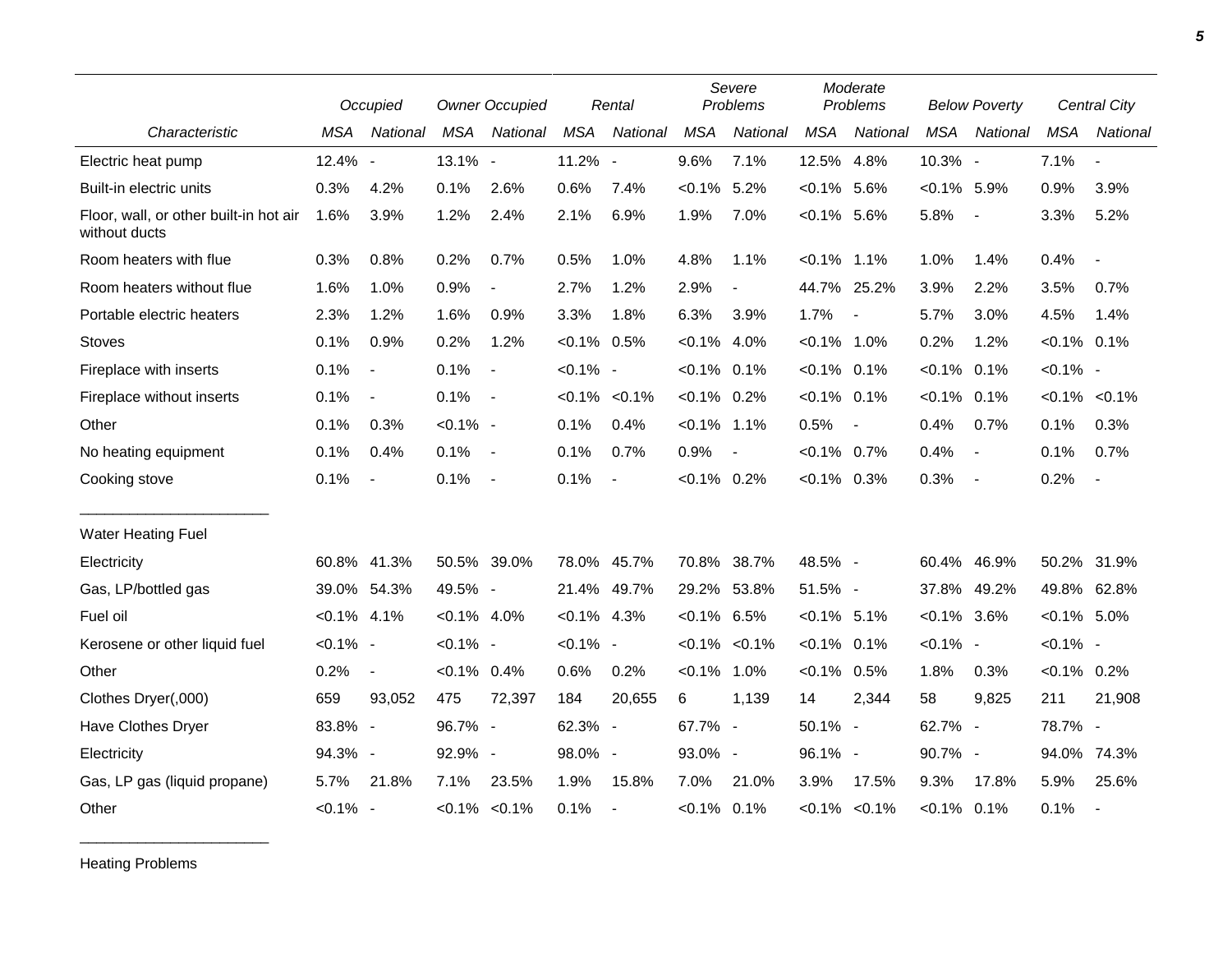|                                                             |                | Occupied                 | <b>Owner Occupied</b> |                          |                | Rental                   |             | Severe<br>Problems       | Moderate<br>Problems |                          |                | <b>Below Poverty</b>     | <b>Central City</b> |                |
|-------------------------------------------------------------|----------------|--------------------------|-----------------------|--------------------------|----------------|--------------------------|-------------|--------------------------|----------------------|--------------------------|----------------|--------------------------|---------------------|----------------|
| Characteristic                                              | <b>MSA</b>     | National                 | MSA                   | National                 | <b>MSA</b>     | National                 | <b>MSA</b>  | National                 | <b>MSA</b>           | National                 | MSA            | National                 | <b>MSA</b>          | National       |
| Uncomfortably cold for 24 hours or 9.4%<br>more last winter |                | $\blacksquare$           | 8.4%                  | $\overline{\phantom{a}}$ | 11.8% -        |                          |             | 71.7% 43.7%              | 19.4% -              |                          | 10.2%          | 13.7%                    | 11.6% -             |                |
| Heating equipment breakdowns                                | 2.0%           | $\overline{\phantom{a}}$ | 1.9%                  | $\blacksquare$           | 2.3%           | 3.2%                     |             | 49.4% 31.2%              | 0.3%                 | 4.1%                     | 3.6%           | $\overline{\phantom{a}}$ | 2.2%                | 3.0%           |
| Other causes                                                | 6.4%           | $\overline{\phantom{a}}$ | 6.4%                  | $\overline{a}$           | 6.4%           | $\overline{a}$           | 33.4%       | 11.0%                    | 15.2% -              |                          | 4.5%           | 8.0%                     | 7.8%                | 6.0%           |
| Utility interruption                                        | 2.8%           | 1.9%                     | 3.8%                  | 2.3%                     | 1.0%           | $\blacksquare$           | 3.8%        | 1.5%                     | 2.2%                 | $\blacksquare$           | 1.2%           | 1.6%                     | 2.9%                | 1.1%           |
| Inadequate heating capacity                                 | 0.9%           | $\overline{\phantom{a}}$ | 0.6%                  | $\blacksquare$           | 1.4%           | 2.0%                     | 1.1%        | 3.9%                     | 9.8%                 | 5.4%                     | 1.0%           | 2.2%                     | 1.4%                | 1.7%           |
| Inadequate insulation                                       | 1.8%           | 1.1%                     | 1.1%                  | 0.7%                     | 2.9%           | 1.8%                     | 18.3%       | 3.1%                     | 5.2%                 | $\blacksquare$           | 1.3%           | 2.0%                     | 2.2%                | 1.4%           |
| Cost of heating                                             | 0.4%           | 1.0%                     | 0.4%                  | 1.0%                     | 0.4%           | 1.1%                     | 4.7%        | 1.7%                     | $<0.1\%$ 2.8%        |                          | 0.9%           | 1.3%                     | 0.2%                | 0.8%           |
| Other                                                       | 0.9%           | 1.3%                     | 0.7%                  | 1.2%                     | 1.0%           | 1.6%                     | 5.6%        | 3.5%                     | 1.7%                 | 3.2%                     | 0.6%           | 1.8%                     | 1.2%                | 1.6%           |
| SELECTED PHYSICAL<br><b>PROBLEMS</b>                        |                |                          |                       |                          |                |                          |             |                          |                      |                          |                |                          |                     |                |
| Severe Physical Problems(,000)                              | 9              | 2,103                    | $\overline{2}$        | 907                      | $\overline{7}$ | 1,196                    | 9           | 2,103                    |                      |                          | 2              | 522                      | $\overline{c}$      | 909            |
| Severe physical problems                                    | 1.1%           | 1.8%                     | 0.5%                  | 1.2%                     | 2.2%           | 3.1%                     | 100%        | $\overline{\phantom{a}}$ |                      |                          | 1.9%           | 3.3%                     | 0.7%                | 2.7%           |
| Plumbing                                                    | 0.5%           | 1.2%                     | 0.1%                  | 0.8%                     | 1.2%           | 2.1%                     | 46.4% 68.2% |                          |                      |                          | 1.2%           | 2.1%                     | 0.5%                | 1.8%           |
| Heating                                                     | 0.5%           | $\overline{\phantom{a}}$ | 0.3%                  |                          | 1.0%           | $\overline{\phantom{a}}$ | 47.0%       | 28.6%                    |                      |                          | 0.5%           | 1.1%                     | 0.1%                | 0.8%           |
| Electric                                                    | $< 0.1\%$ -    |                          | $< 0.1\%$             | $0.1\%$                  | $< 0.1\%$ -    |                          | 1.1%        | 3.1%                     |                      |                          | 0.1%           | $\overline{\phantom{a}}$ | $< 0.1\%$ -         |                |
| Hallways                                                    | $< 0.1\%$ 0.0% |                          | $< 0.1\%$             | 0.0%                     | $< 0.1\%$ 0.0% |                          | $< 0.1\%$   | $0.0\%$                  |                      |                          | $< 0.1\%$ 0.0% |                          | $< 0.1\%$ 0.0%      |                |
| Upkeep                                                      | 0.1%           | $\overline{\phantom{a}}$ | 0.1%                  | $\blacksquare$           | 0.1%           | $\blacksquare$           | 5.7%        | 2.5%                     |                      | ×                        | 0.1%           | $\blacksquare$           | 0.1%                | $\blacksquare$ |
| Moderate Physical Problems(,000)                            | 27             | 4,126                    | $\overline{7}$        | 1,568                    | 20             | 2,558                    |             |                          | 27                   | 4,126                    | 8              | 1,170                    | 17                  | 1,628          |
| Moderate physical problems                                  | 3.5%           | $\overline{\phantom{a}}$ | 1.4%                  | 2.1%                     | 6.8%           |                          |             |                          | 100%                 | $\overline{\phantom{a}}$ | 8.2%           | $\overline{\phantom{a}}$ | 6.1%                | 4.9%           |
| Plumbing                                                    | 0.4%           | $\overline{\phantom{a}}$ | 0.1%                  | $\overline{\phantom{a}}$ | 0.8%           | 0.4%                     |             |                          | 11.1% 5.2%           |                          | 0.6%           | $\overline{\phantom{a}}$ | 0.7%                | 0.3%           |
| Heating                                                     | 1.6%           | 0.9%                     | 0.9%                  | $\overline{\phantom{a}}$ | 2.6%           | 1.1%                     |             |                          | 44.7%                | 25.2%                    | 3.8%           | 2.1%                     | 3.4%                | 0.7%           |
| Upkeep                                                      | 1.0%           | 1.6%                     | 0.1%                  | 0.5%                     | 2.6%           | 3.7%                     |             |                          | 29.3%                | 44.4%                    | 1.2%           | 2.9%                     | 1.1%                | 2.6%           |
| Hallways                                                    | $< 0.1\%$      | 0.0%                     | $< 0.1\%$             | 0.0%                     | $< 0.1\%$      | 0.0%                     |             |                          | $< 0.1\%$            | 0.0%                     | $< 0.1\%$ 0.0% |                          | $< 0.1\%$           | $0.0\%$        |
| Kitchen                                                     | 0.7%           | 1.0%                     | 0.4%                  |                          | 1.1%           | 1.7%                     |             |                          | 19.4%                | 28.2%                    | 2.7%           | $\overline{\phantom{a}}$ | 1.1%                | 1.6%           |

\_\_\_\_\_\_\_\_\_\_\_\_\_\_\_\_\_\_\_\_\_\_\_